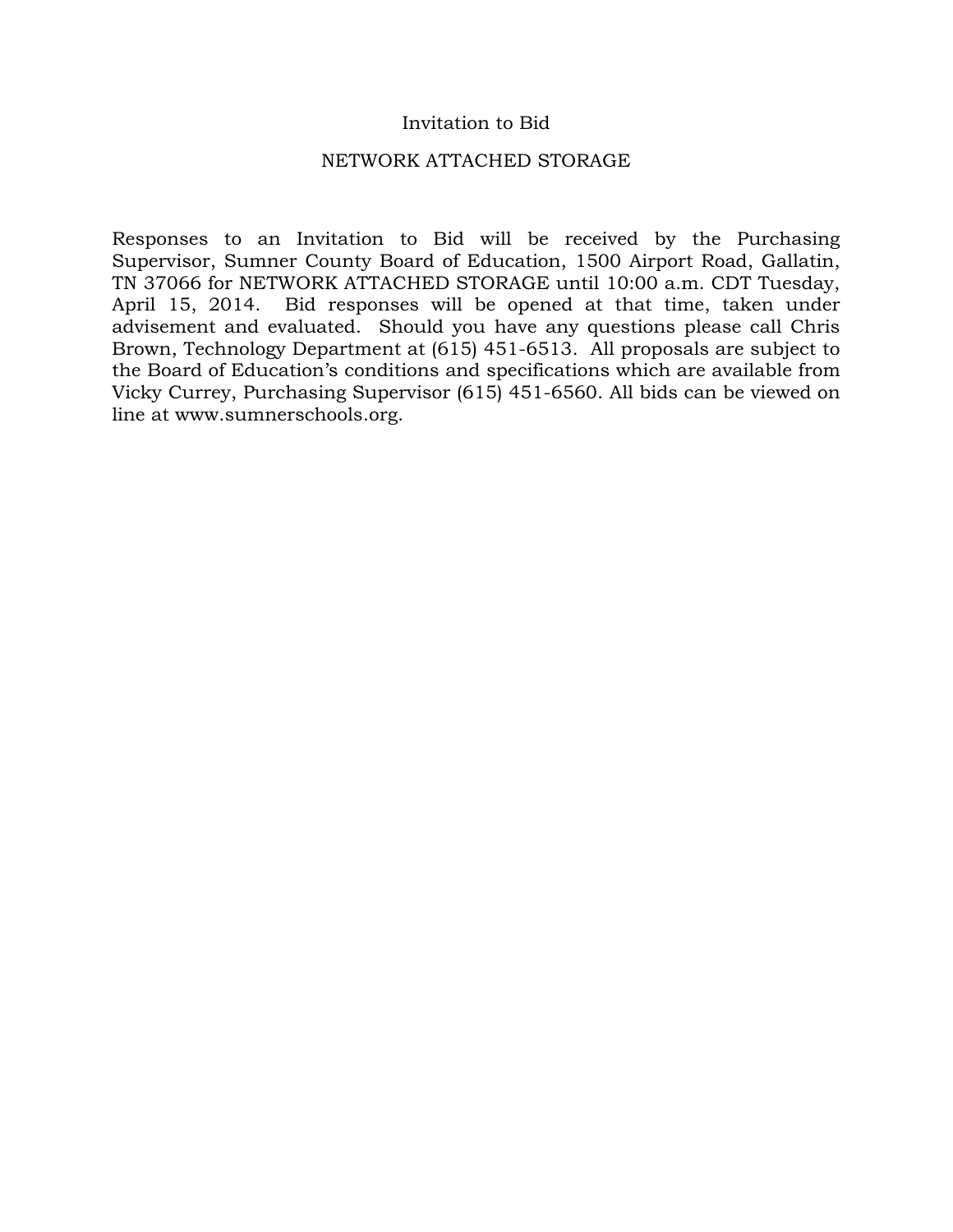# **NETWORK ATTACHED STORAGE**

The Sumner County Board of Education, herein known as "School System", is soliciting bids for the purchase of a Network Attached Storage device. The bid must include cost for delivery to the following address:

Sumner County Board of Education Attn: Debbie Sanders 1500 Airport Road Gallatin, TN 37066

### **SPECIFIC INFORMATION**

\*Vendors must bid equipment that meets the following minimum requirements.

- iSCSI support
- High availability via clustering of storage units
- Scalability to at least 500TB storage per storage system (starting at 72TB of storage)
- File level and block level storage
- VMWare and Hyper-V compatibility
- Active Directory integration with Windows ACL support
- 10G Base-T support for networking (add-on card acceptable)
- Support for RAID 5, 6, 10
- Equal to or better than two (2) Synology RS10613xs+ w/ RX1213SAS chassis (in a fail over cluster)
- Support for SAS and SATA hard drives.

Questions concerning these specifications must be directed to Joe Alexander – Technology Department at [joe.alexander@sumnerschools.org.](mailto:joe.alexander@sumnerschools.org) All questions must be received by April 8, 2014.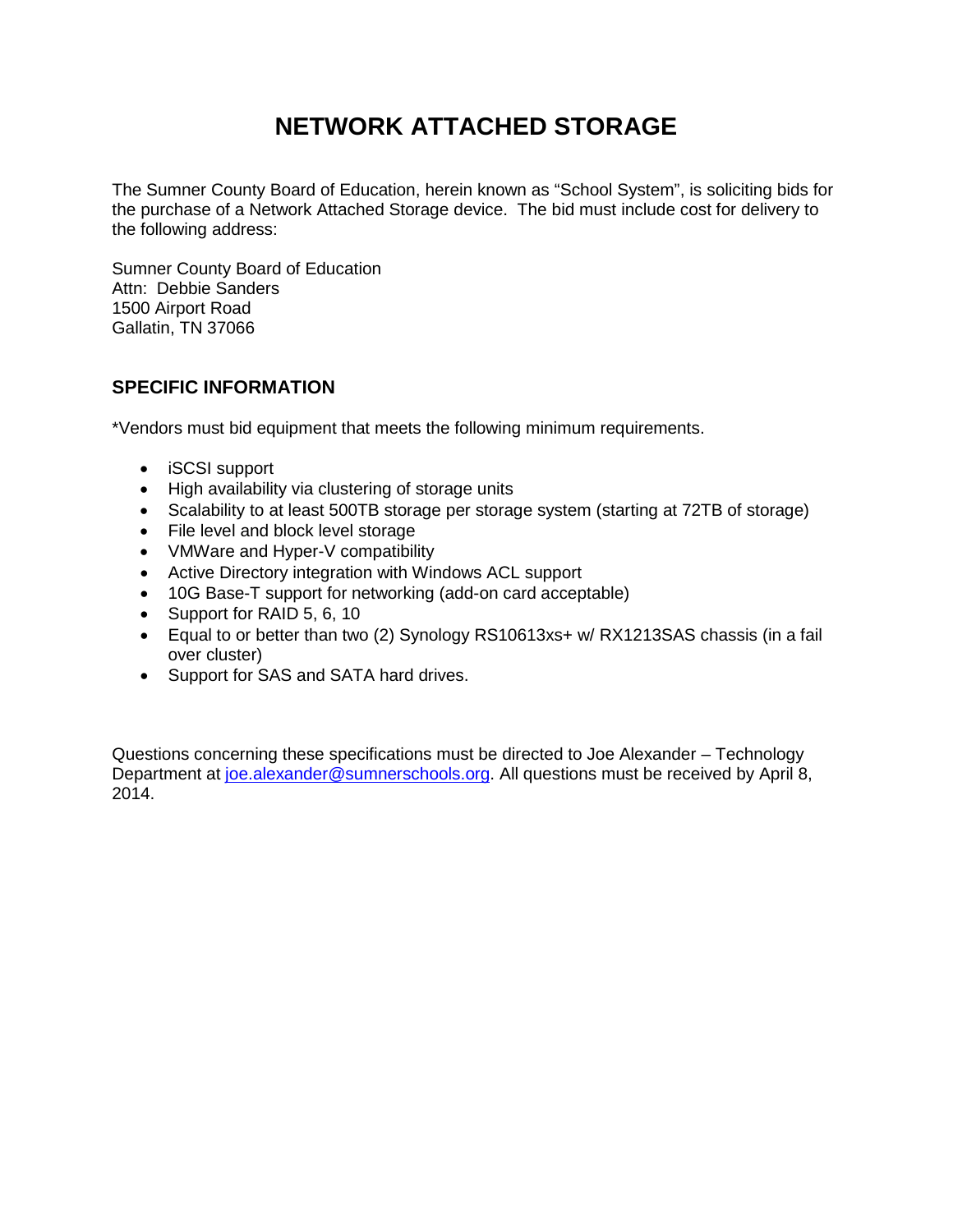# **BID SHEET**

## **NETWORK ATTACHED STORAGE**

Bidders are required to include an itemized list of hardware and services supplied on a separate page. The bid will be for two units.

|                                  | / total<br>\$.                                 |      |
|----------------------------------|------------------------------------------------|------|
| <b>Company Name:</b><br>Address: |                                                |      |
| Phone:<br>Email:                 |                                                |      |
|                                  | Signature of Authorized Company Representative | Date |
|                                  | <b>Printed Name</b>                            |      |